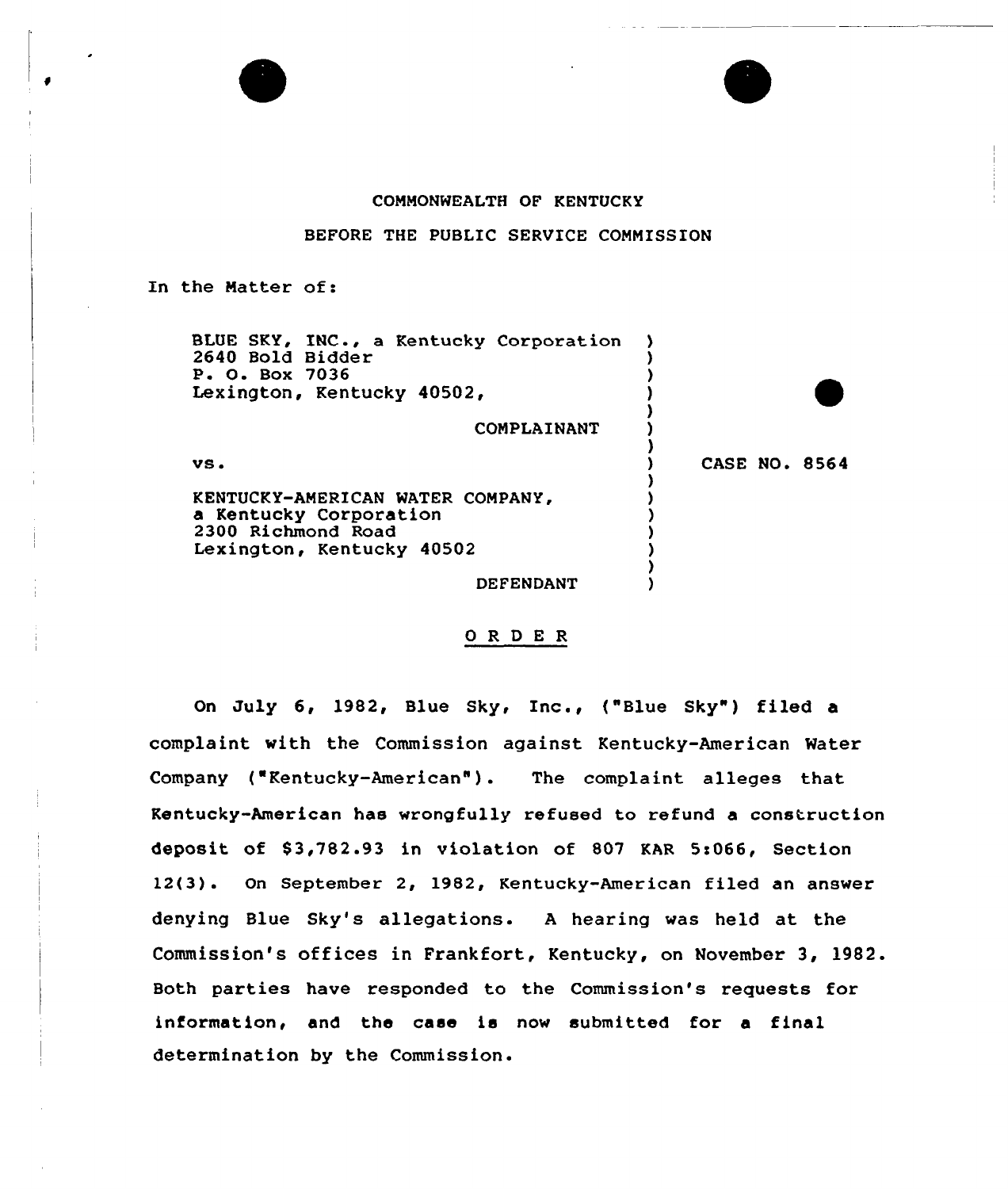Blue Sky is engaged in the development of tracts "A" and "B" of Blue Sky Industrial Estates, a 77.61 acres industrial subdivision in Fayette County, Kentucky. En order to provide water service to the subdivision, it entered into <sup>a</sup> water main extension and deposit agreement, dated March 27, 1978, with Kentucky-American. The agreement provided that Kentucky-American would lay water mains and related facilities in the subdivision subsequent to its receipt of <sup>a</sup> \$34,869 deposit from Blue Sky. The agreement further provided that Kentucky-American was to make refunds to Blue Sky for each acre developed within the subdivision for which a water service connection was made to the water main extension. Although Kentucky-American's standard practice is to base such refunds on the number of actual water service connections, it agreed to utilize an acreage basis to avoid litigation over a previous agreement between Blue Sky and the Athens-Boonesboro Road Water District which had been acquired by Kentucky-American.

Blue Sky paid the required deposit and Kentucky-American extended the water main. (This water main extension is hereinafter referred to as "Blue Sky's main extension.") Between November 1978 and July 1979, Kentucky-American made four service connections and paid refunds to Blue Sky for the acreage developed. The present controversy concerns a parcel of land, known as lot 10, sold by Blue Sky to C. Samuel Whitehead. Mr. Whitehead utilized part of lot 10 as a building site for the Central Kentucky Supply Company and subdivided the remaining

 $\overline{c}$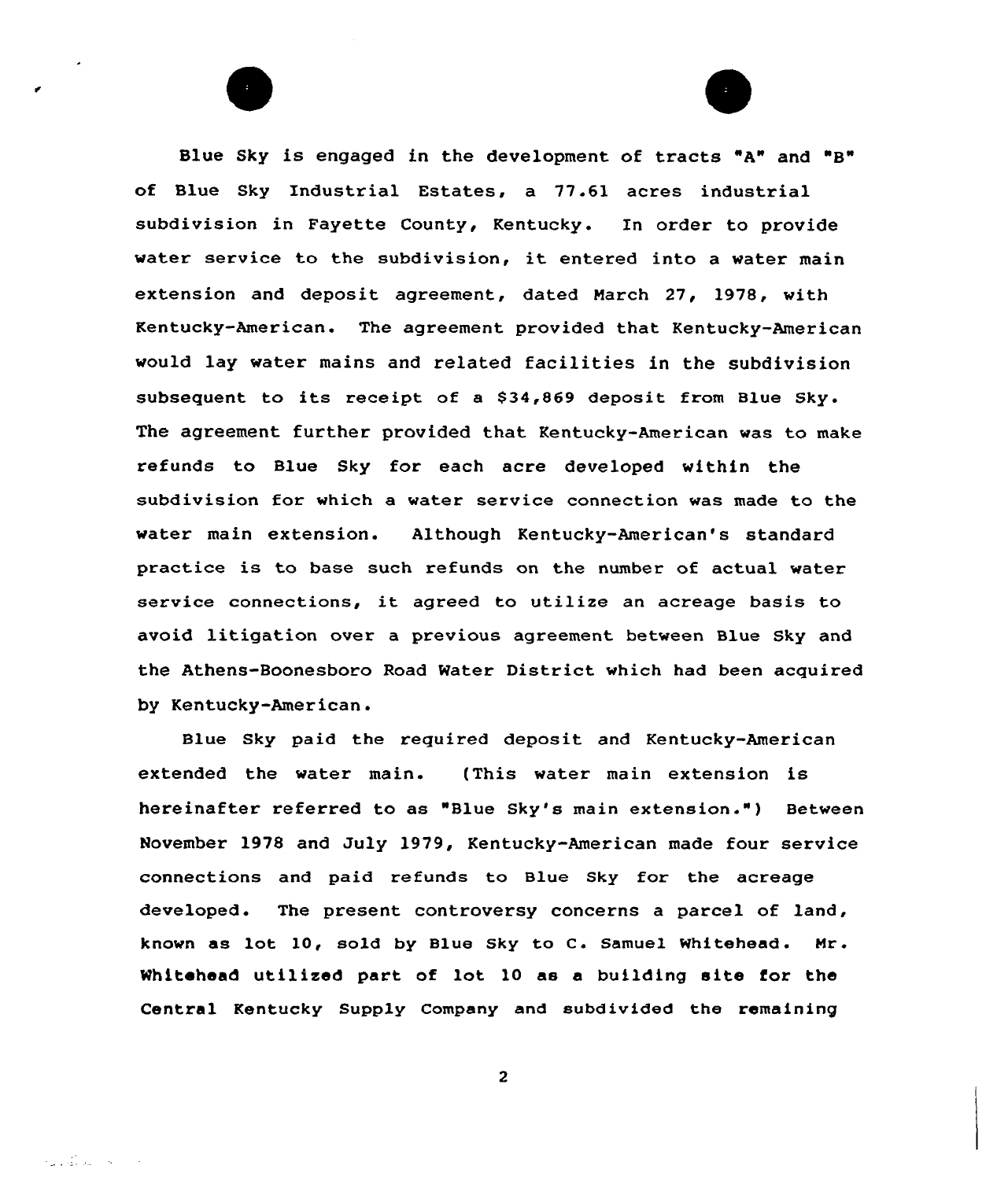portion for resale. Since lot 10 does not abut Blue Sky's main extension, a water line had to be constructed through another lot. Nr. Whitehead had two alternatives, either to construct at his own expense a service line which could serve only one customer or to pay Kentucky-American to construct a main extension from Blue Sky's main extension through lot 10. Nr. Whitehead chose the latter alternative (hereinafter referred to as "Nr. Whitehead's main extension") because additional water customers could connect to Nr. Whitehead's main extension and he would receive a refund of the construction cost for each such connection.

Blue Sky argues that it is entitled to <sup>a</sup> refund for each acre of land in lot <sup>10</sup> for which <sup>a</sup> water service connection is made . Blue Sky's water main extension and deposit agreement, at page  $4$ , requires Kentucky-American to make refunds for each acre of property actually developed

... for which a future service connection shall be directly attached to the main extension herein provided [Blue Sky's main extensionl between its original beginning and original terminus (not including, however, connections to further extensions or branches thereof . . . .

The service connections in lot 10 are not directly attached to Blue Sky's main extension but are attached to Nr. Whitehead's main extension. Under this circumstance Blue Sky's main extension agreement does not require any refunds.

The Commission is cognizant that this controversy is not the result of either Kentucky-American's superior bargaining position

 $\overline{\mathbf{3}}$